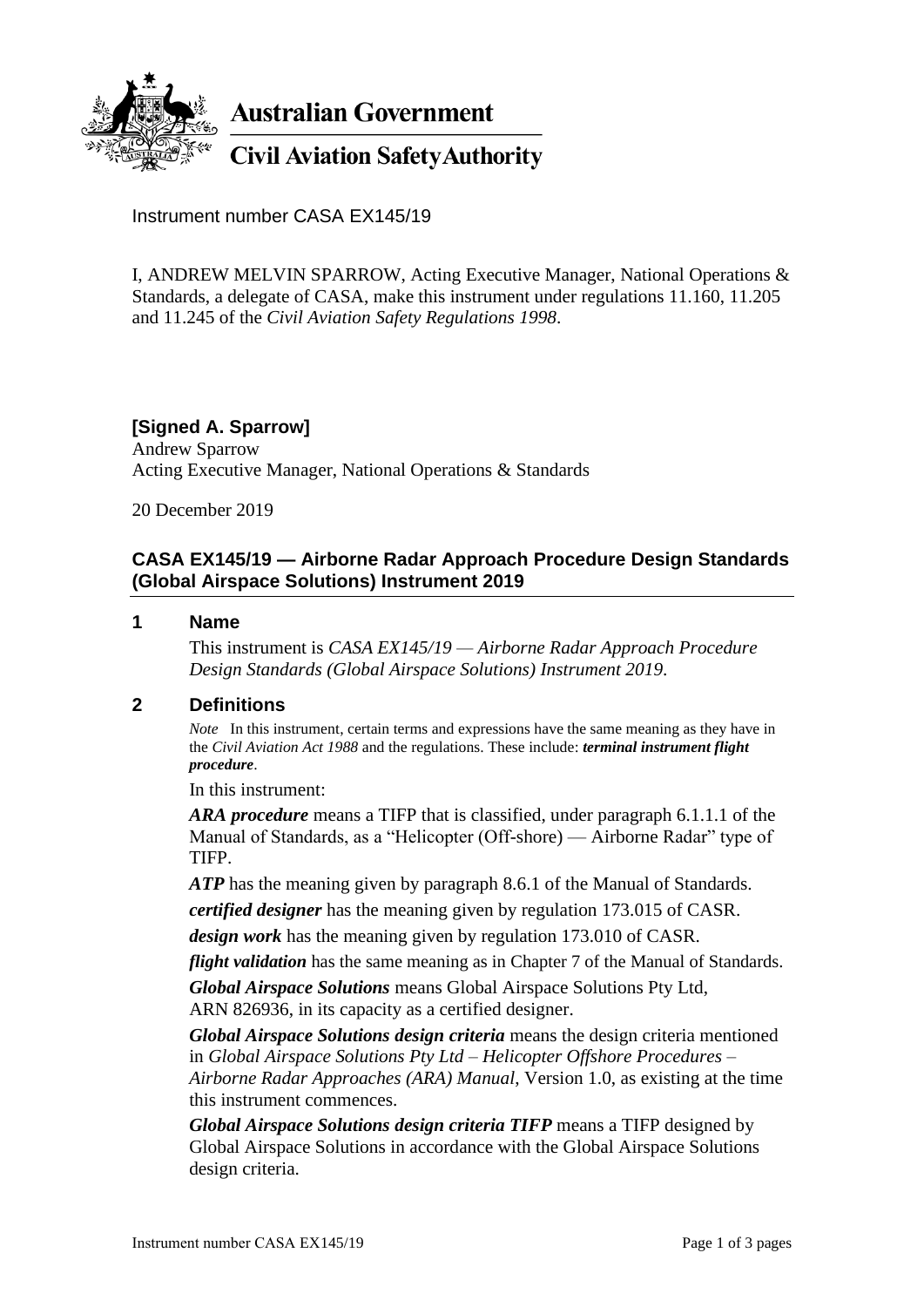*low terrain* has the meaning given by paragraph 8.6.1 of the Manual of Standards.

*Manual of Standards* has the meaning given by regulation 173.010 of CASR.

*specified area*, in relation to a Global Airspace Solutions design criteria TIFP, means an area, in the vicinity of the TIFP, that has been identified by Global Airspace Solutions as requiring monitoring for obstacles.

*TIFP* means a terminal instrument flight procedure.

*VF* has the meaning given by paragraph 8.6.1 of the Manual of Standards.

## **3 Exemption**

- (1) This section applies to Global Airspace Solutions in relation to its design work on an ARA procedure.
- (2) Global Airspace Solutions is exempt from compliance with regulation 173.085 of CASR to the extent that the regulation requires Global Airspace Solutions to ensure that the ARA procedure is designed in accordance with Section 8.6 of the Manual of Standards.
- (3) The exemption is subject to the conditions in section 4.

# **4 Conditions**

- (1) Global Airspace Solutions must design the ARA procedure in accordance with the Global Airspace Solutions design criteria.
- (2) Global Airspace Solutions must:
	- (a) have an agreement or arrangement with a helicopter operator that proposes to follow the ARA procedure, in relation to the design of the procedure; and
	- (b) design the procedure in consultation with the helicopter operator; and
	- (c) design the procedure so that it is consistent with the operational procedures of the helicopter operator.
- (3) Global Airspace Solutions must design the ARA procedure so that the VF of the ARA procedure is over water.
- (4) Global Airspace Solutions must not design the ARA procedure if the distance between the ATP and VF of the procedure would be more than the distance between the ATP of the procedure and any land in any direction.
- (5) For an ARA procedure that overlaps land, other than low terrain, Global Airspace Solutions must:
	- (a) apply to CASA for flight validation of the design of the procedure in accordance with paragraph 6.1.2 of the Manual of Standards, as if the procedure was not an ARA procedure; and
	- (b) before it gives the ARA procedure to a helicopter operator to follow, receive, from CASA, either:
		- (i) the completed flight validation report for the flight validation mentioned in paragraph (a); or
		- (ii) a written notice stating that a flight validation is not required for the procedure.

## **5 Directions**

(1) Global Airspace Solutions must give CASA 30 days' prior written notice of an amendment to the Global Airspace Solutions design criteria, unless the